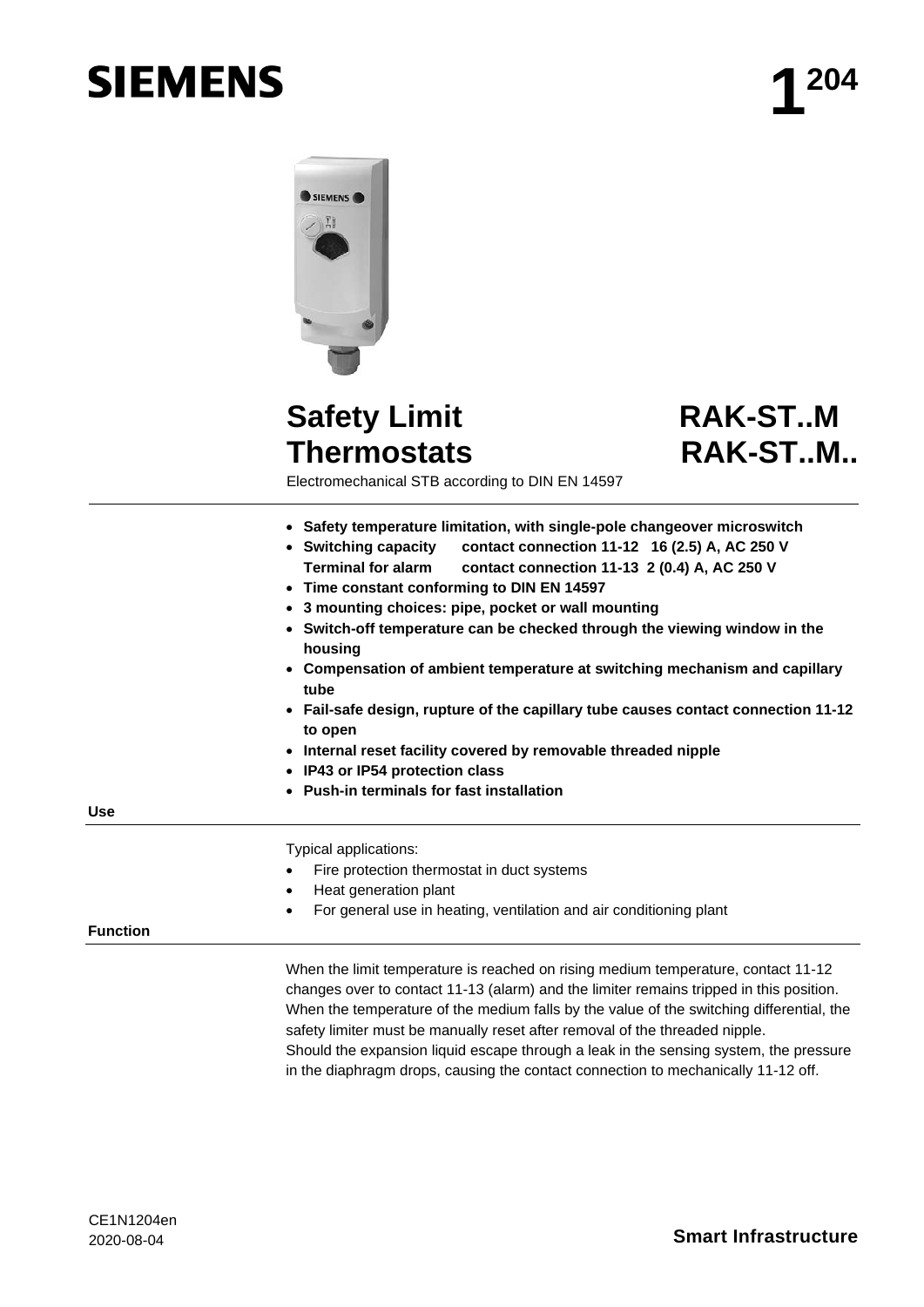#### **Type summary**

| Product No.                  | Stock number | Degree of<br>protection | Limit<br>temperature | Capillary<br>tube length | Scope of<br>delivery                       | Pocket<br>length $1$ ) | Clamping<br>band $3)$ |
|------------------------------|--------------|-------------------------|----------------------|--------------------------|--------------------------------------------|------------------------|-----------------------|
| RAK-ST.1385M <sup>2)</sup>   | S55700-P105  | <b>IP54</b>             | 40 $70 °C$           |                          |                                            |                        |                       |
| RAK-ST.1600MP <sup>2)</sup>  | S55700-P107  | <b>IP54</b>             | 95130 °C             |                          |                                            | 100 mm                 |                       |
| RAK-ST.010FP-M <sup>2)</sup> | S55700-P100  | IP43                    | 95 °C                |                          | Mounting                                   | $100 \text{ mm}$       |                       |
| RAK-ST.020FP-M <sup>2)</sup> | S55700-P101  | IP43                    | 100 °C               | 700 mm                   | instruction /                              | $100 \text{ mm}$       |                       |
| RAK-ST.030FP-M <sup>2)</sup> | S55700-P102  | IP43                    | 110 °C               |                          | cable gland<br>M <sub>16</sub> x 1.5<br>mm | 100 mm                 |                       |
| RAK-ST.1310P-M <sup>2)</sup> | S55700-P104  | IP43                    | 90110 °C             |                          |                                            | $100 \text{ mm}$       |                       |
| RAK-ST.1300P-M <sup>2)</sup> | S55700-P103  | IP43                    | 110130 °C            |                          |                                            | $100 \text{ mm}$       |                       |
| RAK-ST.1430S-M <sup>2)</sup> | S55700-P106  | IP <sub>43</sub>        | 80100 °C             | 1600 mm                  |                                            |                        | Yes                   |

- *1) Pocket ALT-SB100, brass nickel-plated, PN10*
- *2) According to DIN 14597*
- *3) Clamping band for max. pipe dia. 100 mm*

| <b>Accessories</b> |  |  |
|--------------------|--|--|
|                    |  |  |

Refer to Data Sheets N1193 and N1194. RAK-ST.1385M: The perforated pocket ALT-AB200 or another pocket (standard pocket for liquids ALT-SB100) must be ordered as a separate item (refer to Data Sheets N1193 and N1194).

#### **Ordering**

set). If the accessories required are not those included in the standard set, they can be ordered separately according to the product nos. given in Data Sheets N1193 and N1194.

When ordering, please give product number according to "Type summary" (standard

#### **Mechanical design**

**Housing** 

- The entire housing of the thermostat is made of PC plastic and is designed for pipe, pocket or wall mounting; the safety limiter (STB) uses a capillary type sensing element.
- The cover is made of PC and has a viewing window and a removable threaded nipple for resetting the thermostat.
- The cable gland is standard M 16  $\times$  1.5 mm.
- The PC plastic is especially designed to be flame-resistant, UV protected and suited for high temperatures and resistant to against chemical and biological influences.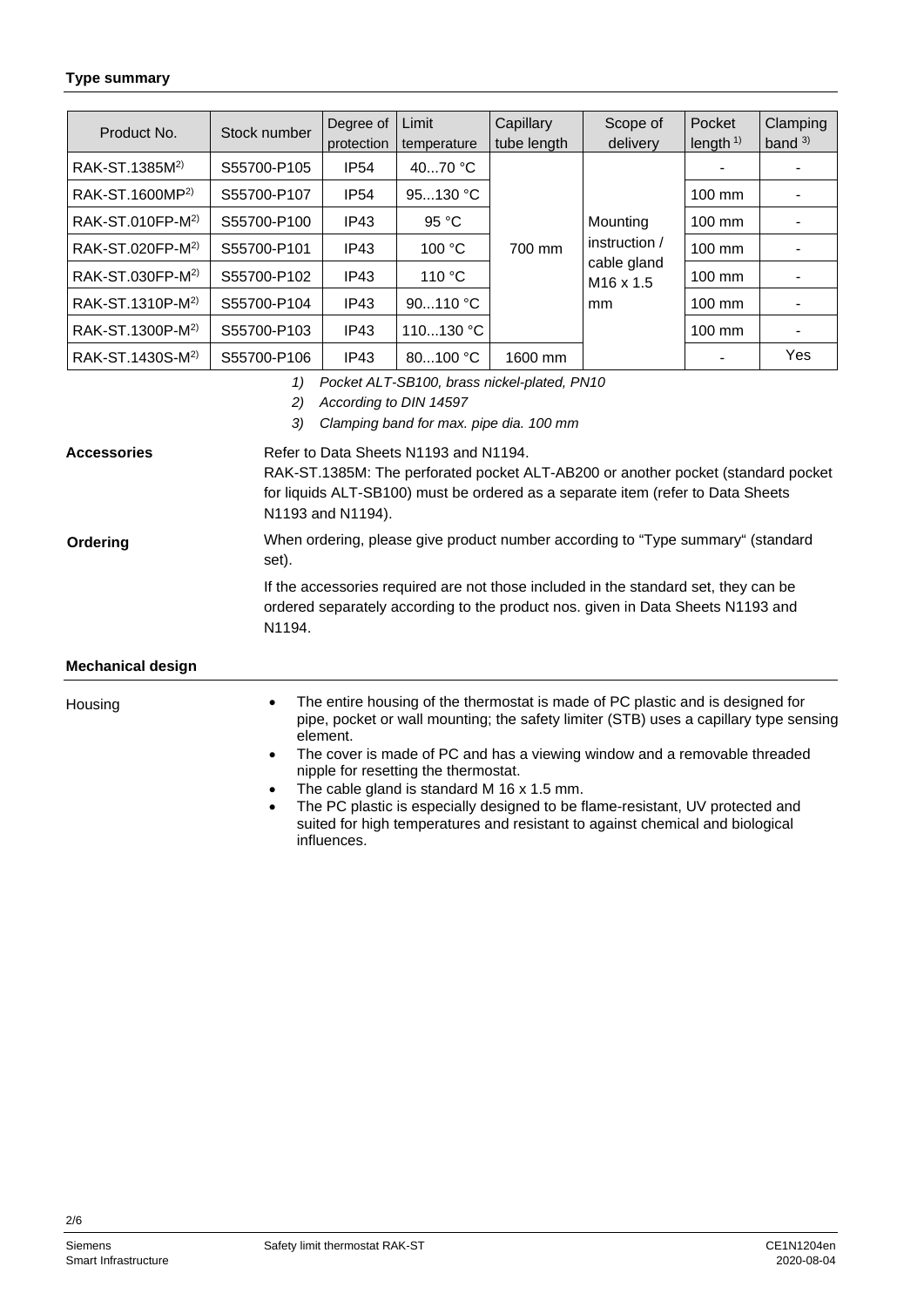## **Notes**

| Mounting aid                                           | Installation Instructions are enclosed in the package.                                                                                                                                                                                                                                                                            |
|--------------------------------------------------------|-----------------------------------------------------------------------------------------------------------------------------------------------------------------------------------------------------------------------------------------------------------------------------------------------------------------------------------|
| Mounting location                                      | It must be ensured that there is sufficient clearance above the thermostat for seeing<br>through the viewing window, for adjusting the switch-off temperature, (e.g. type RAK-<br>ST.1300P-M) and for removing and replacing the thermostat, if required.                                                                         |
| Pipe mounting                                          | The clamping band should be properly tightened to ensure the entire length of the<br>sensing element is in close contact with the pipe's surface.                                                                                                                                                                                 |
| Pocket mounting                                        | Mount the pocket and adjust the hexagon as required. Immerse the capillary sensing<br>element in the pocket and secure the base to the pocket by means of the screw.                                                                                                                                                              |
| Wall mounting with<br>sensing element in the<br>pocket | To prepare for wall mounting, knock out the fixing holes in the housing and pull out the<br>capillary tube until the required length is reached. After immersing the capillary sensing<br>element in the pocket, secure it with a clamp (mounting accessories).                                                                   |
| $\sqrt{!}$ Temperature setting                         | The switch-off temperature (4070 $\degree$ C or 95130 $\degree$ C) must be adjusted by qualified<br>personnel.                                                                                                                                                                                                                    |
| Wiring                                                 | The appliance must be wired by the installer only. The cables used must meet the<br>insulation requirements for mains voltage.<br>In case of rupture of the capillary tube, contact 11-12 will open (fail-safe function).<br>Wire the thermostat according to the connection diagram and in compliance with local<br>regulations. |
| $\frac{\text{N}}{\text{Max}}$ AC 250 V                 | Caution: prior to opening the housing, disconnect the thermostat from the mains supply.                                                                                                                                                                                                                                           |
|                                                        | Earth connections must be made in compliance with the regulations.                                                                                                                                                                                                                                                                |

**Disposal**



The device is considered an electronic device for disposal in accordance with the European Guidelines and may not be disposed of as domestic garbage.

• •Dispose of the device via the channels provided for this purpose.

• •Comply with all local and currently applicable laws and regulations.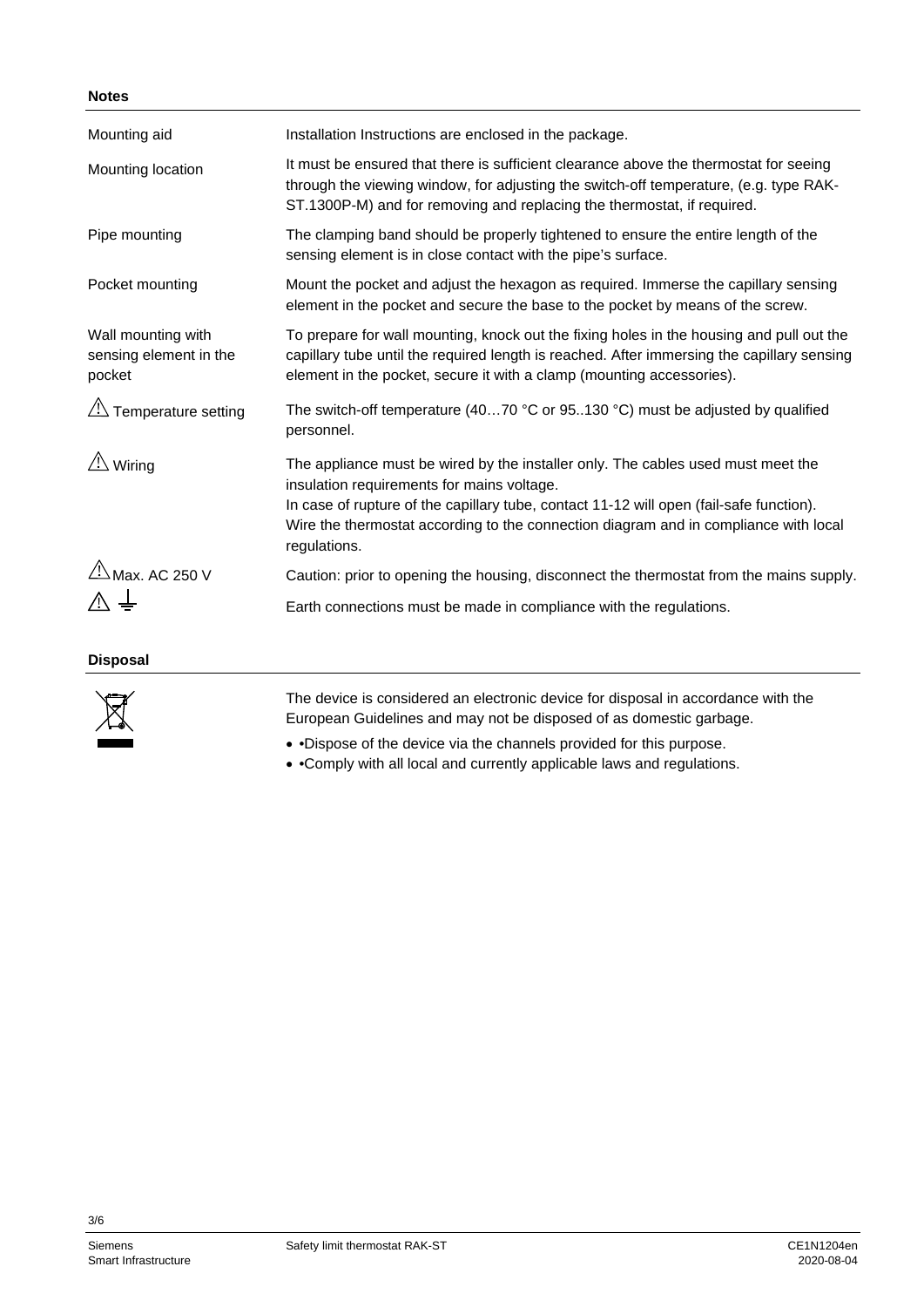## **Technical data**

| Switching mechanism | Switching capacity                                                                            |                                          |  |  |
|---------------------|-----------------------------------------------------------------------------------------------|------------------------------------------|--|--|
|                     | Nominal voltage                                                                               | AC 24250 V                               |  |  |
|                     | Nominal current I (I <sub>M</sub> )<br>contact 11-12                                          | 0.116(2.5)                               |  |  |
|                     | contact 11-13                                                                                 | 2 (0.4) A (terminal for alarm)           |  |  |
|                     | <b>External fuse</b>                                                                          | 16 A                                     |  |  |
|                     | Life expectancy at nominal rating                                                             | Min. 300switching cycles                 |  |  |
|                     | Estimated value for B <sub>10d</sub>                                                          | $B_{10d} = 250'000$ (DIN EN ISO 13849-1) |  |  |
|                     | Safety class                                                                                  | I to EN 60 730                           |  |  |
|                     | Degree of protection:                                                                         | IP43 or IP54 to EN 60 529                |  |  |
|                     | Fixed switch-off temperature                                                                  |                                          |  |  |
|                     | RAK-ST.010FP-M                                                                                | 95 °C                                    |  |  |
|                     | RAK-ST.020FP-M                                                                                | 100 °C                                   |  |  |
|                     | RAK-ST.030FP-M                                                                                | 110 °C                                   |  |  |
|                     | Switch-off temperature, internally adjustable RAK-                                            | (with tool)                              |  |  |
|                     | RAK-ST.1300P-M                                                                                | 110130 °C                                |  |  |
|                     | RAK-ST.1310P-M                                                                                | 90110 °C                                 |  |  |
|                     | RAK-ST.1430S-M                                                                                | 80100 °C                                 |  |  |
|                     | <b>RAK-ST.1385M</b>                                                                           | 4070 °C                                  |  |  |
|                     | <b>RAK-ST.1600MP</b>                                                                          | 95130 °C                                 |  |  |
|                     | Thermal switching differential                                                                |                                          |  |  |
|                     | RAK-ST.1385M                                                                                  |                                          |  |  |
|                     | <b>RAK-ST.1600MP</b>                                                                          |                                          |  |  |
|                     | RAK-ST.010FP-M / RAK020FP-M /                                                                 | 10K                                      |  |  |
|                     | RAK030FP-M/RAK1430S-M                                                                         |                                          |  |  |
|                     | RAK-ST.1300P-M / RAK1310P-M                                                                   |                                          |  |  |
| Directives and      | Product standard                                                                              | EN 60730-x                               |  |  |
| Standards           |                                                                                               | DIN EN 14597 (STB1196) <sup>1)</sup>     |  |  |
|                     | EU Conformity (CE)                                                                            | CE1T1204xx <sup>1)</sup>                 |  |  |
|                     | Radio interference protection                                                                 | Click rate $N \le 5$ to EN 55 014        |  |  |
| Environmental       | Operation                                                                                     | Class 3K5 to IEC 60 721-3-3              |  |  |
| conditions          | Max. temperature on bulb                                                                      | switch-off temperature + 25 K            |  |  |
|                     | Ambient temperature at the housing                                                            | max. 80 °C (T80)                         |  |  |
|                     | Humidity                                                                                      | $<$ 95 % r.h.                            |  |  |
|                     | Mechanism                                                                                     | class 3M2 to IEC 60 721-3-3              |  |  |
|                     | Storage and transport                                                                         | class 2K3 to IEC 60 721-3-2              |  |  |
|                     | Ambient temperature                                                                           | $-25+70 °C$                              |  |  |
|                     | Humidity                                                                                      | < 95 % r.h.                              |  |  |
|                     | Max. temperature socket                                                                       | 125 °C                                   |  |  |
|                     | Degree of pollution                                                                           | 2 to EN 60 730                           |  |  |
|                     | Controlled medium                                                                             | Water, oil, air                          |  |  |
|                     | Ambient temperature compensation for switching                                                |                                          |  |  |
|                     | mechanism and capillary tube<br>22 °C DIN EN 14 597                                           |                                          |  |  |
| Environmental       | The product environmental declaration CE1E1186 <sup>1)</sup> contains data on environmentally |                                          |  |  |
| compatibility       | compatible product design and assessments (RoHS compliance, materials composition,            |                                          |  |  |
|                     | packaging, environmental benefit, disposal).                                                  |                                          |  |  |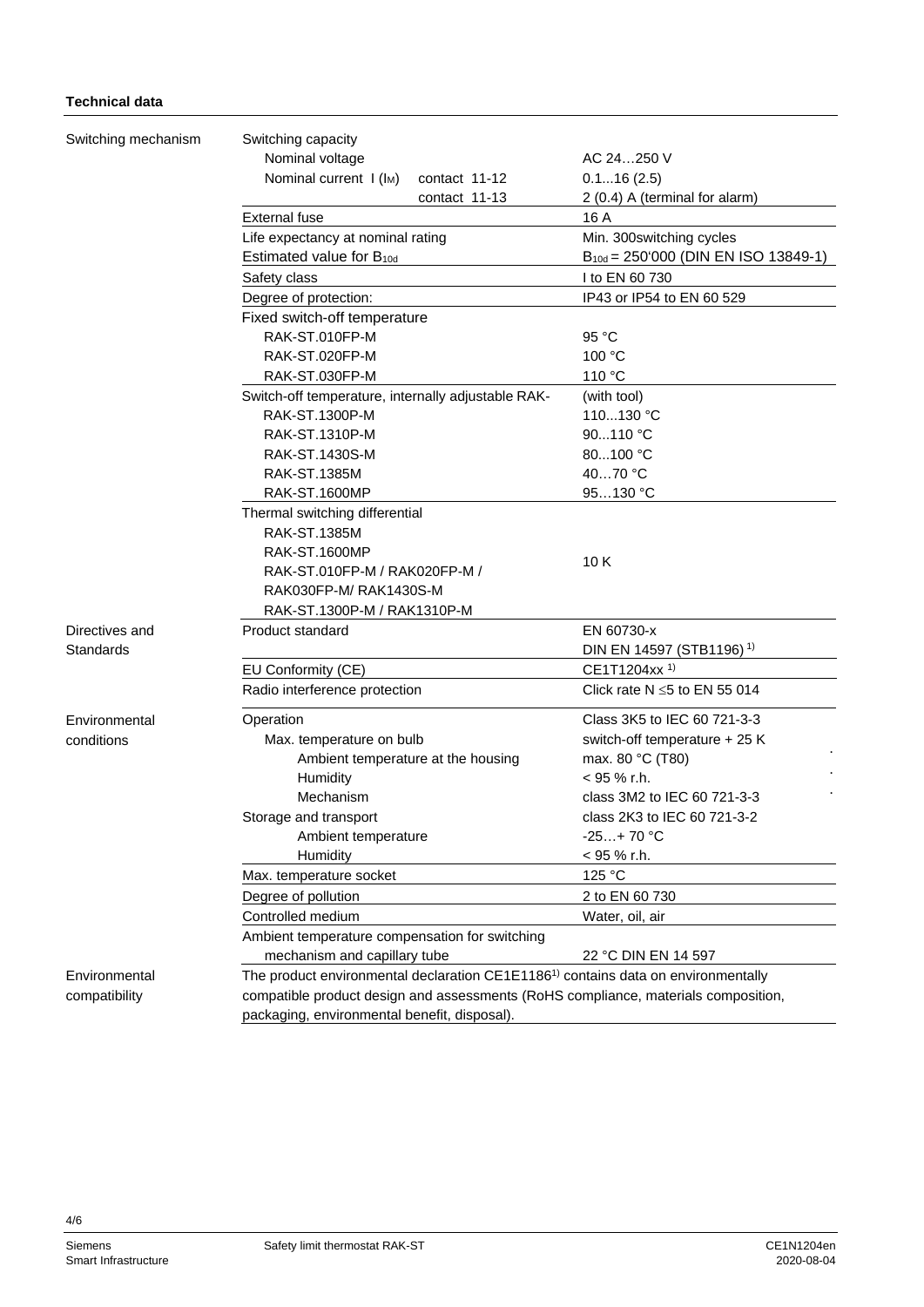| alibration   | Calibration temperature                             | RAK-ST.1385M: 45 °C                       |  |  |
|--------------|-----------------------------------------------------|-------------------------------------------|--|--|
|              |                                                     | RAK-ST.1600MP: 100 °C                     |  |  |
|              |                                                     | RAK-ST.010FP-M: 95 °C                     |  |  |
|              |                                                     | RAK-ST.020FP-M: 100 °C                    |  |  |
|              |                                                     | RAK-ST.030FP-M: 110 °C                    |  |  |
|              |                                                     | RAK-ST.1300P-M: 120 °C                    |  |  |
|              |                                                     | RAK-ST.1310P-M: 100 °C                    |  |  |
|              |                                                     | RAK-ST.1430S-M: 90 °C                     |  |  |
|              | Manufacturing deviation                             | +0 /-6 $^{\circ}$ C                       |  |  |
|              | Drift after life expectancy                         | $< \pm 5 \%$                              |  |  |
|              | Calibrated for ambient temperature at the switching |                                           |  |  |
|              | mechanism and capillary tube                        |                                           |  |  |
|              | RAK-ST.1385M                                        | 50 °C to DIN EN 14597                     |  |  |
|              | <b>RAK-ST.1600MP</b>                                | 22 °C to DIN EN 14597                     |  |  |
|              | RAK-ST.010FP-M                                      | 22 °C to DIN EN 14597                     |  |  |
|              | RAK-ST.020FP-M                                      | 22 °C to DIN EN 14597                     |  |  |
|              | RAK-ST.030FP-M                                      | 22 °C to DIN EN 14597                     |  |  |
|              | RAK-ST.1300P-M                                      | 22 °C to DIN EN 14597                     |  |  |
|              | RAK-ST.1310P-M                                      | 22 °C to DIN EN 14597                     |  |  |
|              | RAK-ST.1430S-M                                      | 22 °C to DIN EN 14597                     |  |  |
|              | Time constant in: water                             | <45 s to DIN EN 14597                     |  |  |
|              | oil                                                 | <60 s to DIN EN 14597                     |  |  |
|              | air                                                 | <120 s to DIN EN 14597                    |  |  |
| Connections  | <b>Electrical connections</b>                       | Push In <sup>2)</sup> terminals for wires |  |  |
|              |                                                     | $6 \times 0.752.5$ mm <sup>2</sup>        |  |  |
|              | Earth connection                                    | Push In <sup>2)</sup> terminals for wires |  |  |
|              |                                                     | $2 \times 0.752.5$ mm <sup>2</sup>        |  |  |
|              | Cable gland                                         | M16 x 1.5 mm (max. 4-core cable)          |  |  |
|              | External wiring flexible cord                       | Designed to be connected with             |  |  |
|              |                                                     | unprepared conductors or prepared         |  |  |
|              |                                                     | conductors, e.g. ferrules                 |  |  |
| General data | Housing colors                                      | Base RAL 7001 (dark-grey)                 |  |  |
|              |                                                     | cover RAL 7035 (light-grey)               |  |  |
|              | Dimensions of sensing element                       | 6.5 mm dia x 85 mm resp.                  |  |  |
|              |                                                     | 6.5 mm dia x 76 mm                        |  |  |
|              | Capillary tube length All types                     | 700 mm                                    |  |  |
|              | Min. bending radius of capillary                    | $R$ min. = 5 mm                           |  |  |
|              | Construction                                        |                                           |  |  |
|              | Carrier of switching mechanism                      | Plastic                                   |  |  |
|              | Capillary tube and sensing element                  | Copper                                    |  |  |
|              | Diaphragm                                           | Stainless steel                           |  |  |
|              | Weight of standard set                              | 0.35 kg                                   |  |  |
|              |                                                     |                                           |  |  |

1) The documents can be downloaded fro[m http://siemens.com/bt/download.](http://siemens.com/bt/download)

2) Push In is a patented connection technology designed by Weidmüller, Germany's leading manufacturer of electrical connection technologies.